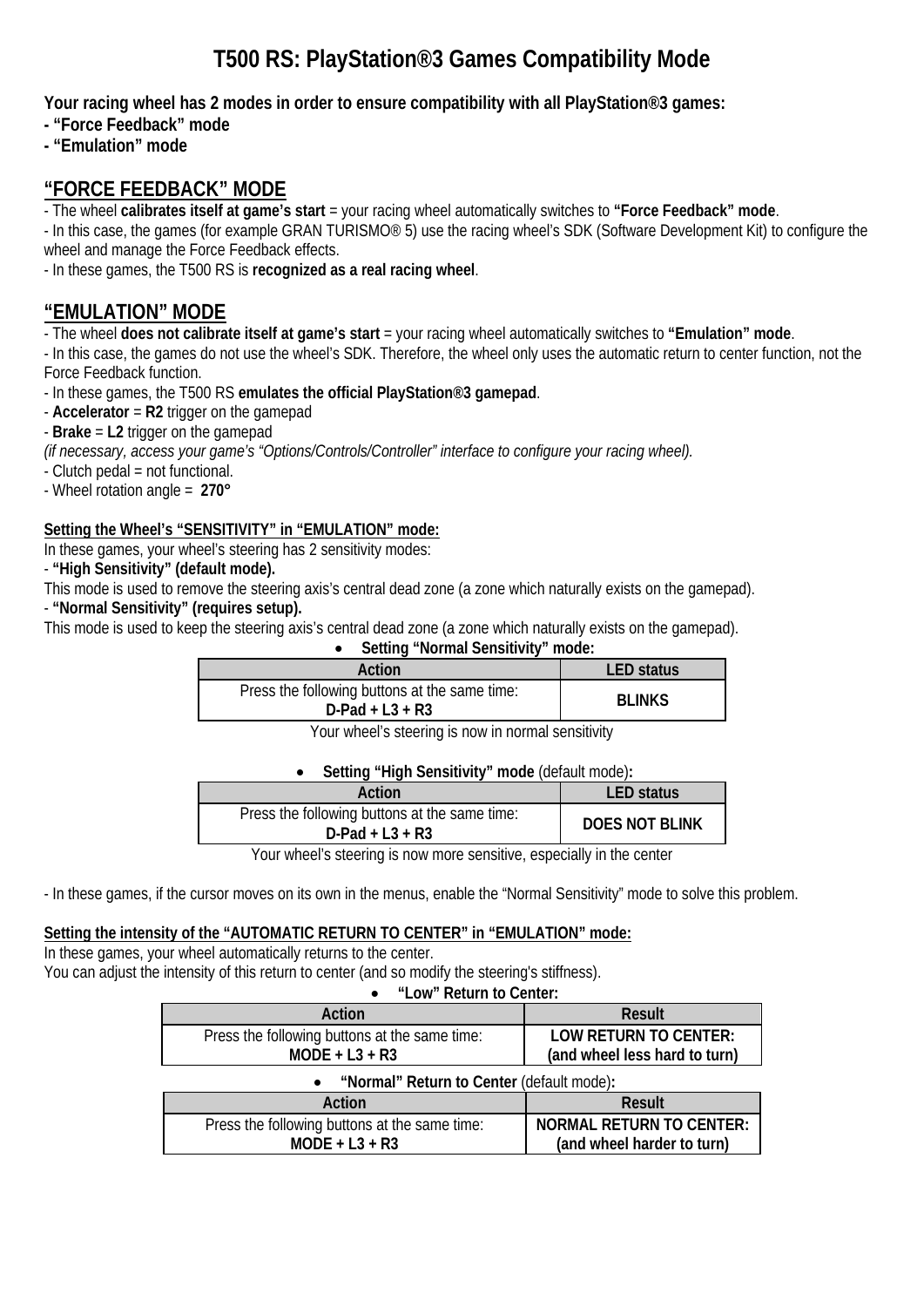# **T500 RS: PlayStation®3 Games Compatibility Mode**

**Afin d'être compatible dans tous les jeux PlayStation®3, votre volant possède deux 2 modes de compatibilité :** 

- **Mode « Force Feedback »**
- **Mode « Emulation »**

## **MODE « FORCE FEEDBACK »**

- La roue du volant **s'autocalibre au lancement du jeu** = votre volant bascule automatiquement en **mode « Force Feedback ».**

- Ici, les jeux utilisés (par exemple GRAN TURISMO® 5) utilisent le SDK (Software Development Kit) du volant afin de le configurer et de gérer les effets Force Feedback.

- Dans ces jeux, le T500 RS est **reconnu comme un véritable volant**.

# **MODE « EMULATION »**

- La roue du volant **ne s'autocalibre pas au lancement du jeu** = Votre volant bascule automatiquement en **mode « Emulation »**.

- Ici, les jeux utilisés n'utilisent pas le SDK du volant. Celui-ci n'est donc pas Force Feedback et utilise uniquement la fonction de retour au centre automatique.

- Dans ces jeux : le T500 RS **émule la manette officielle PlayStation®3**.

- **Accélérateur** = Gâchette **R2** de la manette
- **Frein** = Gâchette **L2** de la manette

*(si nécessaire accédez à l'interface « Options/Contrôles/Manette » de votre jeu pour configurer votre volant).*

- Pédale d'embrayage = non fonctionnelle.

- Angle de rotation de la roue = **270°**

### **Réglage de la « SENSIBILITE » de la Roue du volant en mode « EMULATION » :**

Dans ces jeux, la direction de votre volant possède 2 modes de sensibilité :

- **« Sensibilité Haute » (mode par défaut).**

- Ce mode permet de supprimer la zone morte centrale de l'axe de direction (qui est naturellement présente sur la manette)
- **« Sensibilité Normale » (nécessite un paramétrage).**

Ce mode permet de conserver la zone morte centrale de l'axe de direction (qui est naturellement présente sur la manette)

### • **Paramétrage en mode "Sensibilité Normale" :**

| Action                                                        | Statut de la Led |
|---------------------------------------------------------------|------------------|
| Appuyez simultanément sur les boutons :<br>$D$ -Pad + L3 + R3 | <b>CLIGNOTE</b>  |

La direction de votre volant est en sensibilité normale

#### • **Paramétrage en mode "Sensibilité Haute"** (mode par défaut) **:**

| Action                                                        | Statut de la Led       |
|---------------------------------------------------------------|------------------------|
| Appuyez simultanément sur les boutons :<br>$D$ -Pad + L3 + R3 | <b>NE CLIGNOTE PAS</b> |

La direction de votre volant est désormais plus sensible, surtout au centre

- Dans ces jeux, si le curseur bouge tout seul dans les menus, activez alors le mode « Sensibilité Normal » pour résoudre ce problème.

### **Réglage de l'intensité du « RETOUR AU CENTRE AUTOMATIQUE » en mode « EMULATION » :**

Dans ces jeux la roue de votre volant revient au centre de manière automatique. Il est possible d'ajuster l'intensité de ce retour au centre (et donc de modifier la dureté de la direction).

#### • **Retour au Centre "Faible" :**

| $\sim$ . The state of the state of the state of the state of the state of the state of the state of the state of the state of the state of the state of the state of the state of the state of the state of the state of the st |                                |
|---------------------------------------------------------------------------------------------------------------------------------------------------------------------------------------------------------------------------------|--------------------------------|
| Action                                                                                                                                                                                                                          | Conséquence                    |
| Appuyez simultanément sur les boutons :                                                                                                                                                                                         | <b>RETOUR AU CENTRE FAIBLE</b> |
| $MODE + L3 + R3$                                                                                                                                                                                                                | (et roue moins dure à tourner) |

#### • **Retour au Centre "Normal"** (mode par défaut) **:**

| Action                                  | Conséquence                    |
|-----------------------------------------|--------------------------------|
| Appuyez simultanément sur les boutons : | <b>RETOUR AU CENTRE NORMAL</b> |
| $MODE + L3 + R3$                        | (et roue plus dure à tourner)  |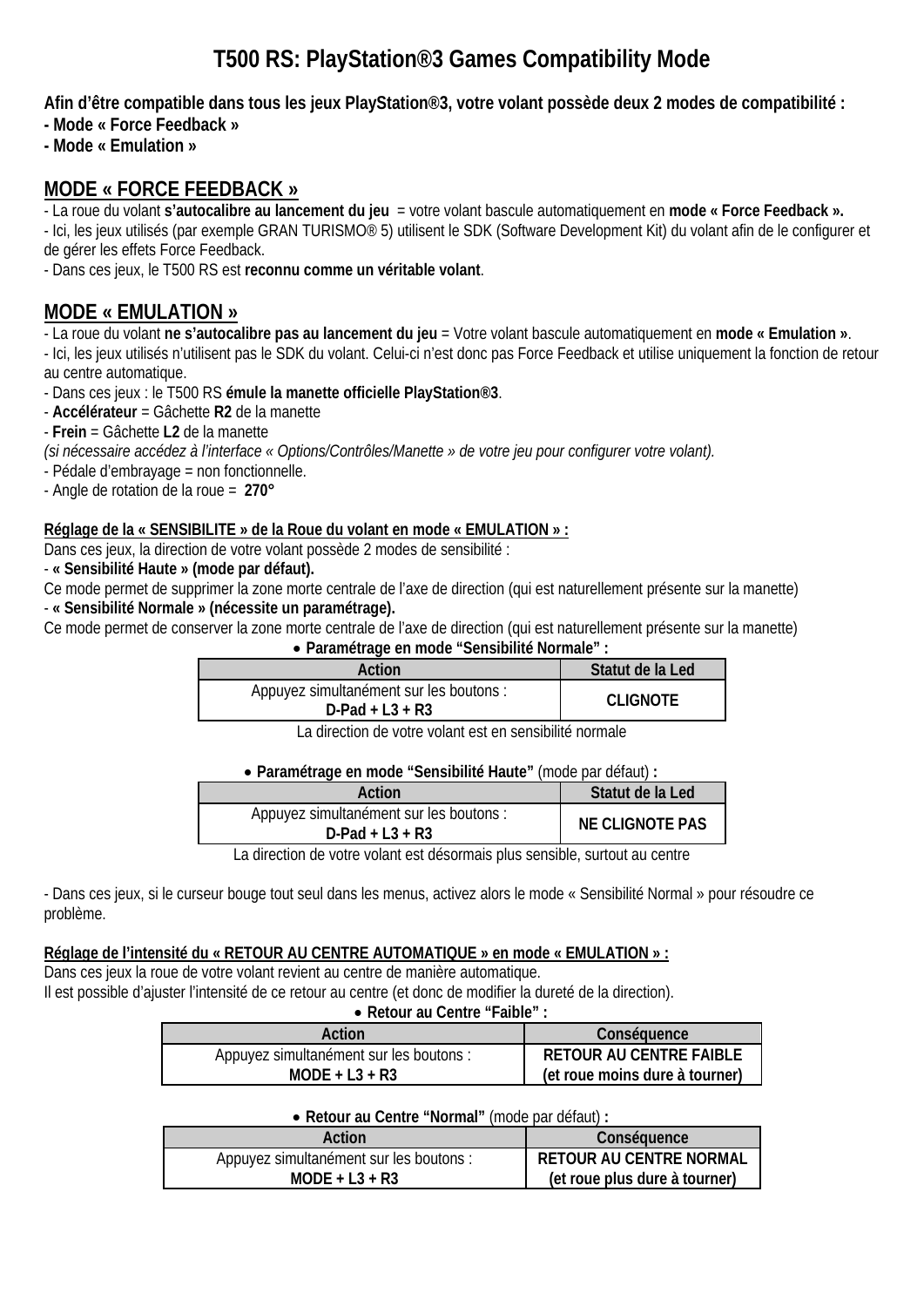# **T500 RS: PlayStation®3 Spiele-Kompatibilitätsmodi**

**Ihr Rennlenker verfügt über 2 Modi, um die Kompatibilität mit allen PlayStation®3 Spielen zu gewährleisten:** 

- **"Force Feedback" Modus**
- **"Emulation" Modus**

## **"FORCE FEEDBACK" MODUS**

- Der Lenker kalibriert sich selbst bei Spielstart = Ihr Rennlenker schaltet automatisch in den **"Force Feedback" Modus**.

- In diesem Fall nutzt das Spiel (z. B.: GRAN TURISMO® 5) das SDK (Software Development Kit) des Lenkers, um diesen zu konfigurieren und die Force Feedback Effekte zu steuern.

- In diesen Spielen wird der T500 RS als echter Rennlenker erkannt.

# **"EMULATION" MODUS**

- Der Lenker kalibriert sich bei Spielstart nicht selbst = Ihr Rennlenker schaltet automatisch in den**"Emulation" Modus**.

- In diesem Fall nutzt das Spiel nicht das SDK des Lenkers. Daher nutzt der Lenker nur die automatische Rückstellung auf die zentrale Position aber nicht die Force Feedback Funktion.

- In diesen Spielen emuliert der T500 RS **das offizielle PlayStation®3 Gamepad**.

- **Gashebel** = **R2** Trigger auf dem Gamepad
- **Bremse** = **L2** Trigger auf dem Gamepad

*(nötigenfalls rufen Sie die Steuerkonsole Ihres Spiels "Optionen/Kontrollen/Controller" auf, um Ihren Rennlenker zu konfigurieren).*  - Kupplung = keine Funktion.

- Drehwinkel des Lenkers = **270°**

### **Einstellen der "SENSITIVITÄT" des Lenkers im "EMULATION" Modus:**

In diesen Spielen verfügt die Steuerung Ihres Lenkers über zwei Empfindlichkeitsmodi:

- **"Hochempfindlich" (standardmäßig).**

Dieser Modus wird genutzt, um die zentrale Totzone der Steuerungsachse zu eliminieren (eine Zone, die naturgemäß auf dem Gamepad existiert).

### - **"Normalempfindlich" (Einstellung erforderlich).**

Dieser Modus wird genutzt, um die zentrale Totzone der Steuerungsachse beizubehalten (eine Zone, die naturgemäß auf dem Gamepad existiert).

### • **Einstellen des " Normalempfindlich " Modus:**

| Aktion                                                                | <b>LED-Status</b> |
|-----------------------------------------------------------------------|-------------------|
| Drücken Sie die folgenden Buttons gleichzeitig:<br>$D$ -Pad + L3 + R3 | <b>BI INKT</b>    |

Ihre Lenkersteuerung ist nun **Normalempfindlich**

• **Einstellen des " Hochempfindlich" Modus** (standardmäßig)**:** 

| Aktion                                                                | <b>LED-Status</b>   |
|-----------------------------------------------------------------------|---------------------|
| Drücken Sie die folgenden Buttons gleichzeitig:<br>$D$ -Pad + L3 + R3 | <b>BLINKT NICHT</b> |
| lbro Lonkarstouerung ist nun empfindlicher speziall in der Mitto      |                     |

Ihre Lenkersteuerung ist nun empfindlicher, speziell in der Mitte

- Falls sich in diesen Spielen der Cursor in den Menüs von selbst bewegt, aktivieren Sie den "Normalempfindlich" Modus, um das Problem zu beheben.

### **Einstellen der Intensität des "AUTOMATISCH IN DIE MITTE ZURÜCKKEHREN" im "EMULATION" Modus:**

In diesen Spielen kehrt Ihr Lenkrad automatisch in die Mittige Position zurück. Sie können die Intensität dieser automatischen Rückkehr einstellen (und somit die Steuerungsgängigkeit modifizieren).

| "Schwach" Rückkehr in die mittige Position:                         |                                                                                     |  |
|---------------------------------------------------------------------|-------------------------------------------------------------------------------------|--|
| <b>Aktion</b>                                                       | <b>Resultat</b>                                                                     |  |
| Drücken Sie die folgenden Buttons gleichzeitig:<br>$MODE + L3 + R3$ | SCHWACHE RÜCKKEHR IN DIE<br>MITTIGE POSITION (der Lenker ist<br>leichter zu drehen) |  |
| "Normal" Rückkehr in die mittige Position (standardmäßig):          |                                                                                     |  |
|                                                                     |                                                                                     |  |
| Aktion                                                              | <b>Resultat</b>                                                                     |  |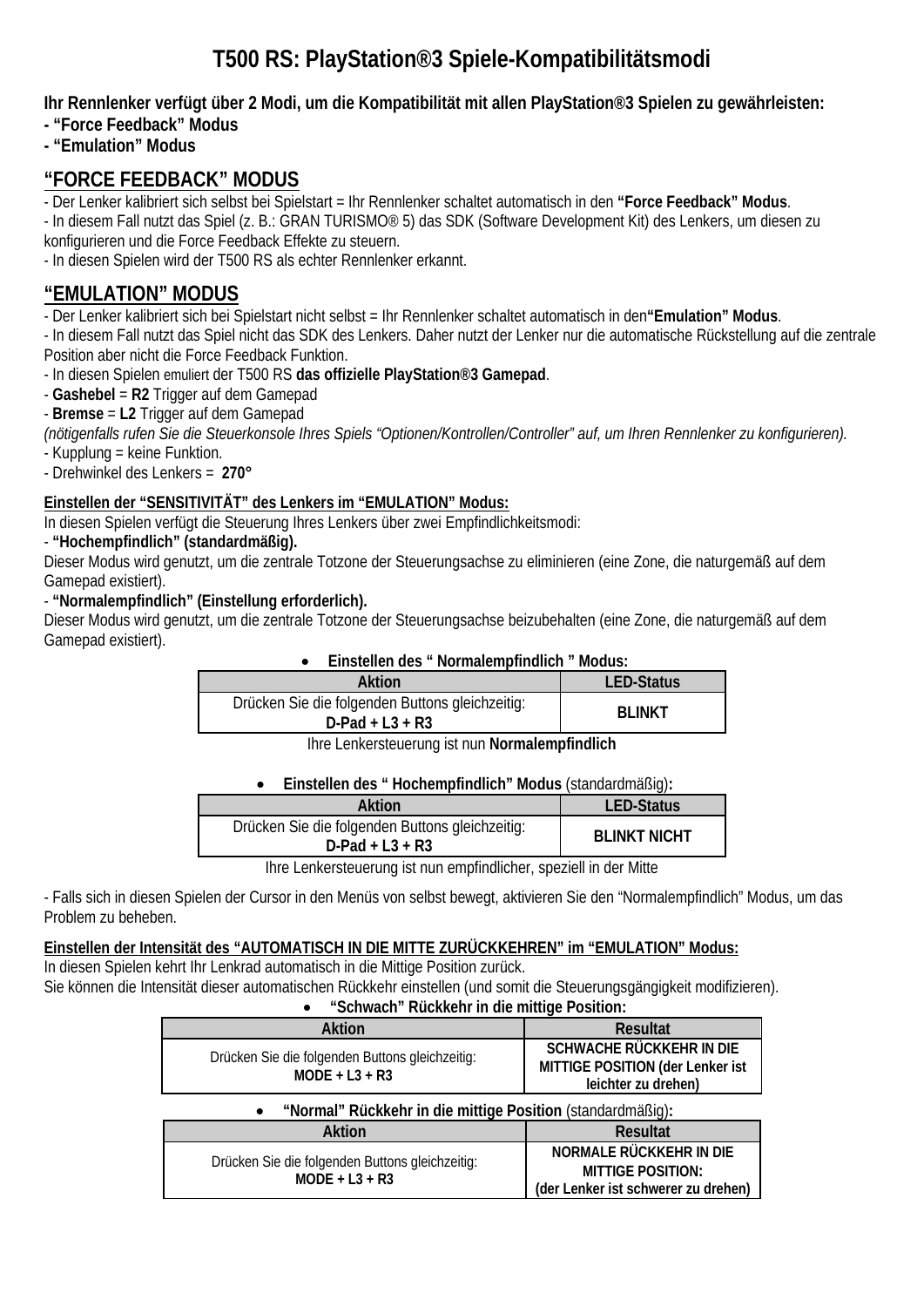# **T500 RS: Compatibiliteitsmodus voor PlayStation®3-games**

**Uw racestuur heeft 2 modi om compatibiliteit met alle PlayStation®3-games te waarborgen:**

**- 'Force Feedback'-modus**

**- 'Emulatie'-modus**

## **'FORCE FEEDBACK'-MODUS**

- Het stuur **kalibreert zichzelf aan het begin van een game** = uw racestuur schakelt automatisch naar de **'Force Feedback'-modus.** - In dit geval maken de games (bijvoorbeeld GRAN TURISMO® 5) gebruik van de SDK (Software Development Kit) van het racestuur

om het stuur te configureren en de Force Feedback-effecten te beheren.

- In deze games wordt de T500 RS **herkend als een echt racestuur**.

# **'EMULATIE'-MODUS**

- Het stuur **kalibreert zichzelf niet aan het begin van een game** = uw racestuur schakelt automatisch naar de **'Emulatie'-modus.**

- In dit geval maken de games geen gebruik van de SDK van het stuur. Daarom maakt het stuur alleen gebruik van de automatische centreerfunctie, niet van de Force Feedback-functie.

- In deze games zorgt de T500 RS voor **emulatie van de officiële PlayStation®3-gamepad**.

- **Gaspedaal** = **R2**-knop op de gamepad

- **Rempedaal** = **L2**-knop op de gamepad

*(ga indien nodig naar de interface 'Options/Controls/Controller' om het racestuur te configureren).* 

- Koppelingspedaal = niet functioneel.

- Draaihoek stuur = **270°**

#### **De 'GEVOELIGHEID' van het stuur instellen in de 'EMULATIE'-modus:**

In deze games heeft het stuur 2 gevoeligheidsmodi:

- **'Hoge gevoeligheid' (standaardmodus).**

Deze modus wordt gebruikt om de centrale dode zone van de stuuras weg te nemen (een zone die van nature bestaat op de gamepad).

- '**Normale gevoeligheid' (instellingen vereist).**

Deze modus wordt gebruikt om de centrale dode zone van de stuuras te behouden (een zone die van nature bestaat op de gamepad).

|  | De modus 'Normale gevoeligheid' instellen: |  |
|--|--------------------------------------------|--|
|--|--------------------------------------------|--|

| Actie                                                          | <b>LED-status</b> |
|----------------------------------------------------------------|-------------------|
| Druk gelijktijdig op de volgende knoppen:<br>D-pad + $L3 + R3$ | <b>KNIPPERT</b>   |
|                                                                |                   |

Het stuur reageert nu met een normale gevoeligheid

• **De modus 'Hoge gevoeligheid' instellen** (standaardmodus)**:** 

| Actie                                                           | <b>LED-status</b>    |
|-----------------------------------------------------------------|----------------------|
| Druk gelijktijdig op de volgende knoppen:<br>$D$ -pad + L3 + R3 | <b>KNIPPERT NIFT</b> |
|                                                                 |                      |

De reacties van het stuur zijn nu gevoeliger, vooral in het midden

- Als de cursor in deze games zelfstandig door de menu's beweegt, schakelt u de modus 'Normale gevoeligheid' in om dit probleem te verhelpen.

#### **De intensiteit van 'AUTOMATISCH CENTREREN' in de 'EMULATIE'-modus instellen:**

In deze games keert het stuur automatisch terug naar het midden.

U kunt de intensiteit van deze beweging aanpassen (en zo de stugheid van het sturen wijzigen).

| 'Lage' centrering:                                  |                                |  |
|-----------------------------------------------------|--------------------------------|--|
| Actie                                               | <b>Resultaat</b>               |  |
| Druk gelijktijdig op de volgende knoppen:           | <b>LAGE CENTRERING:</b>        |  |
| $MODUS + L3 + R3$                                   | (en stuur draait minder zwaar) |  |
| 'Normale' centrering (standaardmodus):<br>$\bullet$ |                                |  |
| Actie                                               | <b>Resultaat</b>               |  |
| Druk gelijktijdig op de volgende knoppen:           | <b>NORMALE CENTRERING:</b>     |  |
| $MODUS + L3 + R3$                                   | (en stuur draait zwaarder)     |  |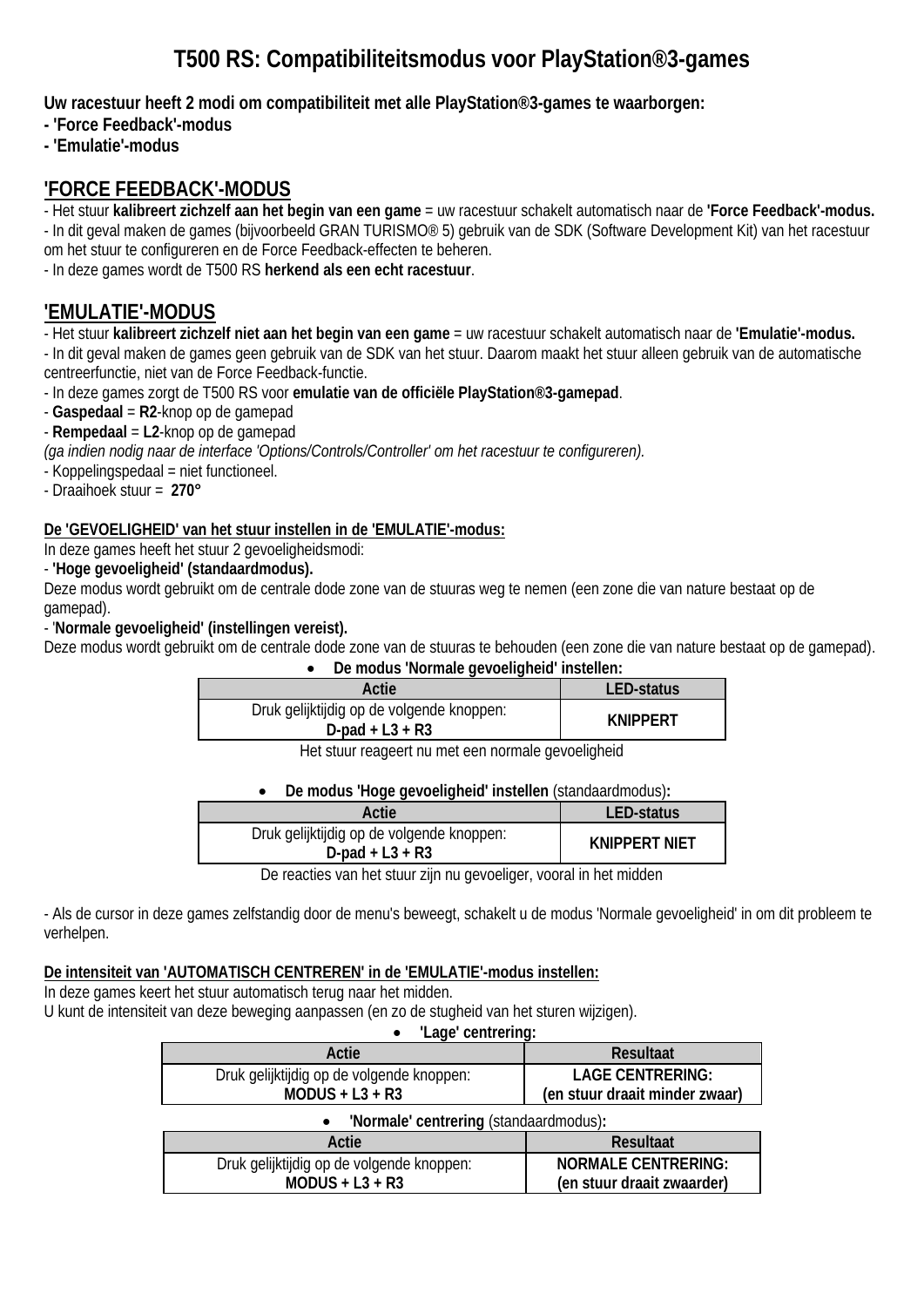# **T500 RS: Modalità Compatibilità Giochi PlayStation®3**

**Per assicurarti la compatibilità con tutti i giochi PlayStation®3, il tuo volante dispone di 2 modalità operative:** 

- **Modalità "Force Feedback"**
- **Modalità "Emulazione"**

# **MODALITÀ "FORCE FEEDBACK"**

- Il volante **si calibra da solo all'avvio del gioco** = il tuo volante passa automaticamente alla **modalità "Force Feedback"**.

- In questo caso, per configurare il volante e per gestire gli effetti Force Feedback, i giochi (ad esempio GRAN TURISMO® 5) utilizzano l'SDK (Software Development Kit) del volante stesso.

- In questi giochi, il T500 RS viene **riconosciuto come un autentico volante**.

# **MODALITÀ "EMULAZIONE"**

- Il volante **non si calibra all'avvio del gioco** = il tuo volante passa automaticamente alla **modalità "Emulazione"**.

- In questo caso, i giochi non utilizzano l'SDK del volante. Pertanto, il volante utilizza soltanto la funzione di ricentraggio automatico, non la funzione Force Feedback.

- In questi giochi, il T500 RS **emula il gamepad ufficiale PlayStation®3**.

- **Acceleratore** = grilletto **R2** del gamepad

- **Freno** = grilletto **L2** del gamepad

*(se necessario, per configurare il tuo volante, accedi all'interfaccia "Opzioni/Controlli/Controller" del tuo gioco).* 

- Pedale della frizione = non operativo.

- Angolo di rotazione del volante = **270°**

### **Impostazione della "SENSIBILITÀ" del volante in modalità "EMULAZIONE":**

In questi giochi, lo sterzo del tuo volante ha 2 modalità di sensibilità:

- **"Sensibilità Alta" (modalità predefinita).**

Questa modalità viene utilizzata per eliminare la zona morta al centro dell'asse dello sterzo (una zona che esiste normalmente nel gamepad).

- **"Sensibilità Normale" (richiede impostazione).**

Questa modalità viene utilizzata per conservare la zona morta al centro dell'asse dello sterzo (una zona che esiste normalmente nel gamepad).

#### • **Impostazione della modalità "Sensibilità Normale":**

| Azione                                                           | Stato del LED    |
|------------------------------------------------------------------|------------------|
| Premi simultaneamente i seguenti pulsanti:<br>$D$ -Pad + L3 + R3 | <b>LAMPEGGIA</b> |

Lo sterzo del tuo volante ora funziona a sensibilità normale

### • **Impostazione della modalità "Sensibilità Alta"** (modalità predefinita)**:**

| Azione                                                           | Stato del LED        |
|------------------------------------------------------------------|----------------------|
| Premi simultaneamente i sequenti pulsanti:<br>$D$ -Pad + L3 + R3 | <b>NON LAMPEGGIA</b> |

Lo sterzo del tuo volante ora funziona a sensibilità maggiore, specialmente al centro

- In questi giochi, se il cursore dovesse muoversi da solo nei menu, puoi risolvere il problema attivando la modalità "Sensibilità Normale".

### **Impostazione dell'intensità del "RICENTRAGGIO AUTOMATICO" in modalità "EMULAZIONE":**

In questi giochi, il tuo volante ritorna automaticamente al centro.

Puoi regolare l'intensità di questo ritorno in posizione centrale (modificando pertanto la durezza dello sterzo).

• **Ritorno al Centro "Basso":** 

| Azione                                                           | <b>Risultato</b>                  |  |
|------------------------------------------------------------------|-----------------------------------|--|
| Premi simultaneamente i seguenti pulsanti:                       | RITORNO AL CENTRO BASSO:          |  |
| $MODE + L3 + R3$                                                 | (e volante meno duro da girare)   |  |
| Ritorno al Centro "Normale" (modalità predefinita):<br>$\bullet$ |                                   |  |
| Azione                                                           | <b>Risultato</b>                  |  |
| Premi simultaneamente i seguenti pulsanti:                       | <b>RITORNO AL CENTRO NORMALE:</b> |  |
| $MODE + L3 + R3$                                                 | (e volante più duro da girare)    |  |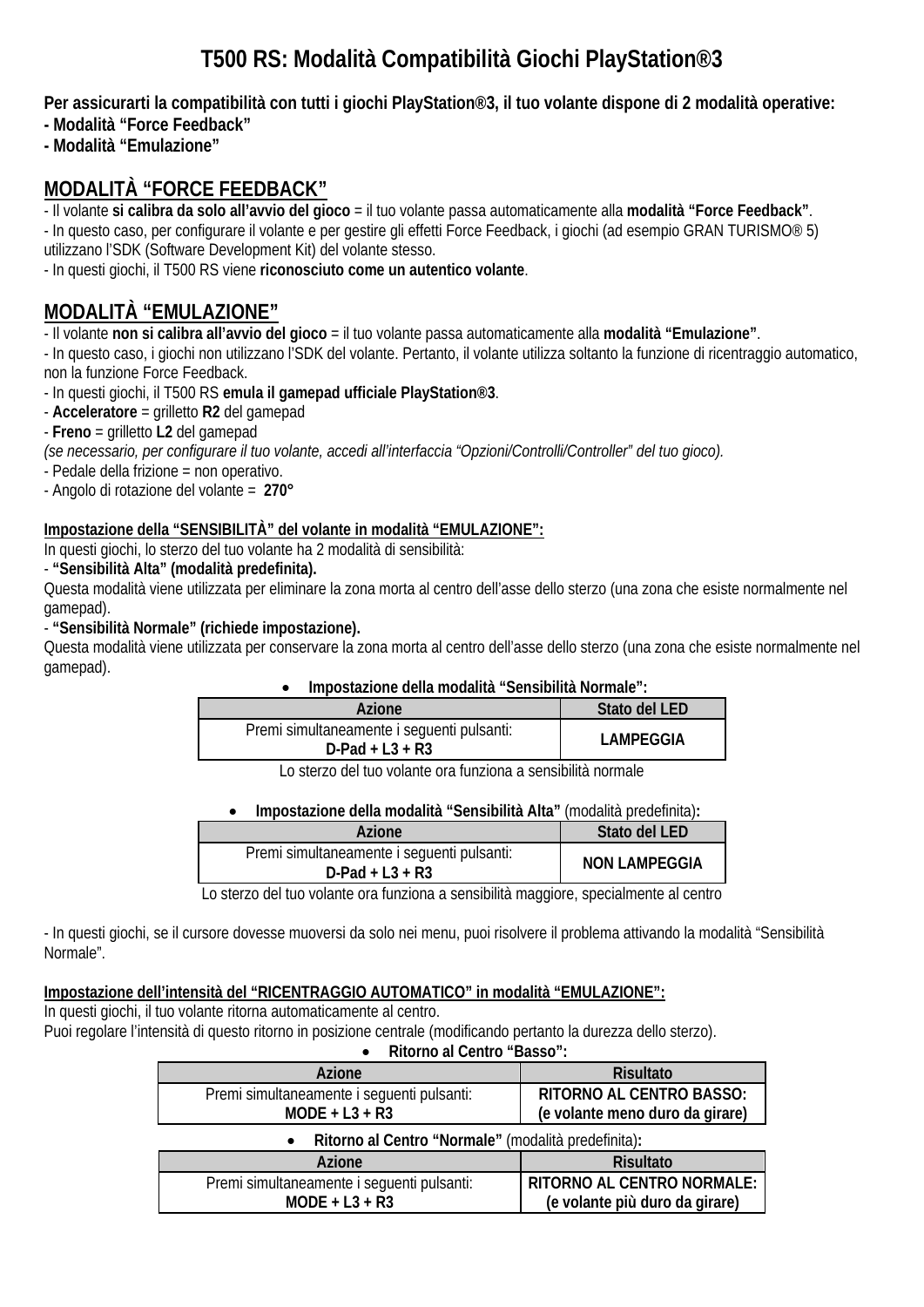# **T500 RS: Modo de compatibilidad de juegos de PlayStation®3**

**Para ser compatible con todos los juegos de PlayStation®3, el volante posee dos modos de compatibilidad:**

- **Modo «Force Feedback»**
- **Modo «Emulación»**

## **MODO «FORCE FEEDBACK»**

- El volante **se calibra automáticamente al ejecutarse el juego** = el volante pasa de forma automática al **modo «Force Feedback».** - De esta forma, los juegos utilizados (por ejemplo, GRAN TURISMO® 5) emplean el SDK (Software Development Kit) del volante para configurarlo y generar los efectos Force Feedback.

- En esos juegos, el T500 RS se **reconoce como un volante auténtico**.

# **MODO «EMULACIÓN»**

- El volante **no se calibra automáticamente al ejecutarse el juego** = el volante pasa de forma automática al **modo «Emulación».**

- En este caso, los juegos utilizados no emplean el SDK del volante. Por consiguiente, no hay Force Feedback y se utiliza únicamente la función de centrado automático.

- En esos juegos: el T500 RS **emula el mando oficial de PlayStation®3**.

- **Acelerador** = botón **R2** del mando

- **Freno** = botón **L2** del mando

*(si es necesario, accede a la interfaz de «Opciones/Controles/Mando» del juego para configurar el volante).*

- Pedal de embrague = no funcional

- Ángulo de rotación del volante = **270°**

### **Ajuste de la «SENSIBILIDAD» de giro del volante en modo «EMULACIÓN»:**

En esos juegos, la dirección del volante posee dos modos de sensibilidad:

- **«Sensibilidad alta» (modo predeterminado).**

Este modo permite suprimir la zona muerta central del eje de dirección (que se encuentra de forma natural en el mando)

- **«Sensibilidad normal» (necesita configuración).**

Este modo permite conservar la zona muerta central del eje de dirección (que se encuentra de forma natural en el mando)

#### • **Configuración en modo "Sensibilidad normal":**

| Acción                                                   | Estado del LED |
|----------------------------------------------------------|----------------|
| Pulsa simultáneamente los botones:<br>$D$ -Pad + L3 + R3 | PARPADEA       |

La dirección del volante está en sensibilidad normal.

#### • **Configuración en modo "Sensibilidad alta"** (modo predeterminado)**:**

| Acción                                                   | Estado del LED |
|----------------------------------------------------------|----------------|
| Pulsa simultáneamente los botones:<br>$D$ -Pad + L3 + R3 | NO PARPADEA    |

Ahora la dirección del volante es más sensible, sobre todo en el centro.

- En esos juegos, si el cursor se mueve solo en los menús, activa el modo «Sensibilidad normal» para resolver el problema.

### **Ajuste de la intensidad del «CENTRADO AUTOMÁTICO» en modo «EMULACIÓN»:**

En esos juegos, el volante vuelve al centro de forma automática. Se puede ajustar la intensidad de ese centrado automático (y, por consiguiente, modificar la dureza de la dirección). • **Centrado automático "débil":**

| $\bullet$ Centragge automatico debii : |                                 |
|----------------------------------------|---------------------------------|
| Acción                                 | Consecuencia                    |
| Pulsa simultáneamente los botones:     | CENTRADO AUTOMÁTICO DÉBIL       |
| $MODE + L3 + R3$                       | (y volante menos duro de girar) |

#### • **Centrado automático "normal"** (modo predeterminado)**:**

| Acción                                                 | Consecuencia                                                                 |
|--------------------------------------------------------|------------------------------------------------------------------------------|
| Pulsa simultáneamente los botones:<br>$MODE + L3 + R3$ | <b>CENTRADO AUTOMÁTICO</b><br><b>NORMAL</b><br>(y volante más duro de girar) |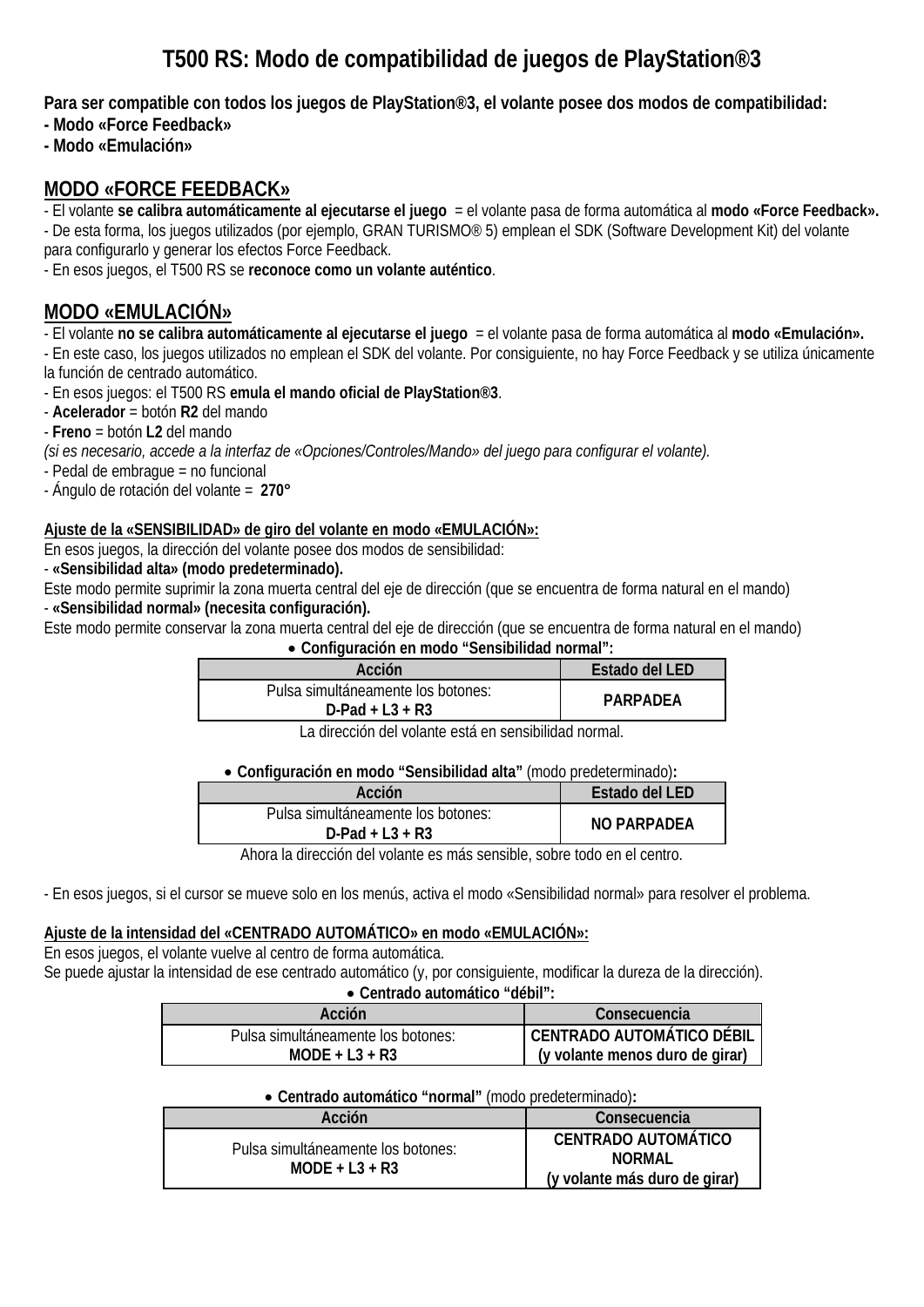# **T500 RS: Modo de compatibilidade com jogos para a PlayStation®3**

**O seu volante possui 2 modos a fim de garantir a compatibilidade com todos os jogos para a PlayStation®3:**

- **Modo "Force Feedback"**
- **Modo "Emulation"**

## **MODO "FORCE FEEDBACK"**

- O volante **autocalibra-se no início do jogo** = o volante muda automaticamente para o **modo "Force Feedback"**.

- Neste caso, os jogos (GRAN TURISMO® 5, por exemplo) utilizam o SDK (Software Development Kit) do volante para configurá-lo e gerir os efeitos de força reactiva (Force Feedback).

- Nestes jogos, o T500 RS é **reconhecido como um volante verdadeiro**.

# **MODO "EMULATION"**

- O volante **não se autocalibra no início do jogo** = o volante muda automaticamente para o **modo "Emulation"**.

- Neste caso, os jogos não utilizam o SDK do volante. Como tal, o volante utiliza apenas a função de recentragem automática, não a função de força reactiva.

- Nestes jogos, o T500 RS **emula o gamepad oficial da PlayStation®3**.

- **Acelerador** = gatilho **R2** no gamepad

- **Travão** = gatilho **L2** no gamepad

*(se necessário, aceda à interface "Opções/Controlos/Controlador" do jogo para configurar o volante).* 

- Pedal da embraiagem = não funcional.

- Ângulo de rotação do volante = **270°**

#### **Definir a "SENSIBILIDADE" do volante no modo "EMULATION":**

Nestes jogos, o volante possui 2 modos de sensibilidade:

- **"Alta sensibilidade" (modo predefinido).**

Este modo é utilizado para remover a zona morta central do eixo da direcção (uma zona que existe naturalmente no gamepad).

- **"Sensibilidade normal" (requer configuração).**

Este modo é utilizado para manter a zona morta central do eixo da direcção (uma zona que existe naturalmente no gamepad).

#### • **Definir o modo "Sensibilidade normal":**

| Acção                                                          | Estado do LED |
|----------------------------------------------------------------|---------------|
| Prima os seguintes botões em simultâneo:<br>$D$ -Pad + L3 + R3 | <b>PISCA</b>  |

A direcção do volante encontra-se agora no modo de sensibilidade normal.

#### • **Definir o modo "Alta sensibilidade"** (modo predefinido)**:**

| Acção                                                          | Estado do LED |
|----------------------------------------------------------------|---------------|
| Prima os seguintes botões em simultâneo:<br>$D$ -Pad + L3 + R3 | NÃO PISCA     |

A direcção do volante está agora mais sensível, em especial no centro.

- Nestes jogos, se o cursor se mover sozinho nos menus, active o modo "Sensibilidade normal" para corrigir o problema.

#### **Definir a intensidade da "RECENTRAGEM AUTOMÁTICA" no modo "EMULATION":**

Nestes jogos, o volante regressa automaticamente ao centro. Pode ajustar a intensidade desta recentragem (e alterar assim a rigidez da direcção).

• **Recentragem "Baixa":**

| Acção                                    | Resultado                          |  |
|------------------------------------------|------------------------------------|--|
| Prima os seguintes botões em simultâneo: | <b>RECENTRAGEM BAIXA:</b>          |  |
| $MODE + L3 + R3$                         | (e volante menos difícil de rodar) |  |
| Recentragem "Normal" (modo predefinido): |                                    |  |
| Acção                                    | Resultado                          |  |

| ACCdU                                    | <b>Resultado</b>                  |
|------------------------------------------|-----------------------------------|
| Prima os seguintes botões em simultâneo: | <b>RECENTRAGEM NORMAL:</b>        |
| $MODE + L3 + R3$                         | (e volante mais difícil de rodar) |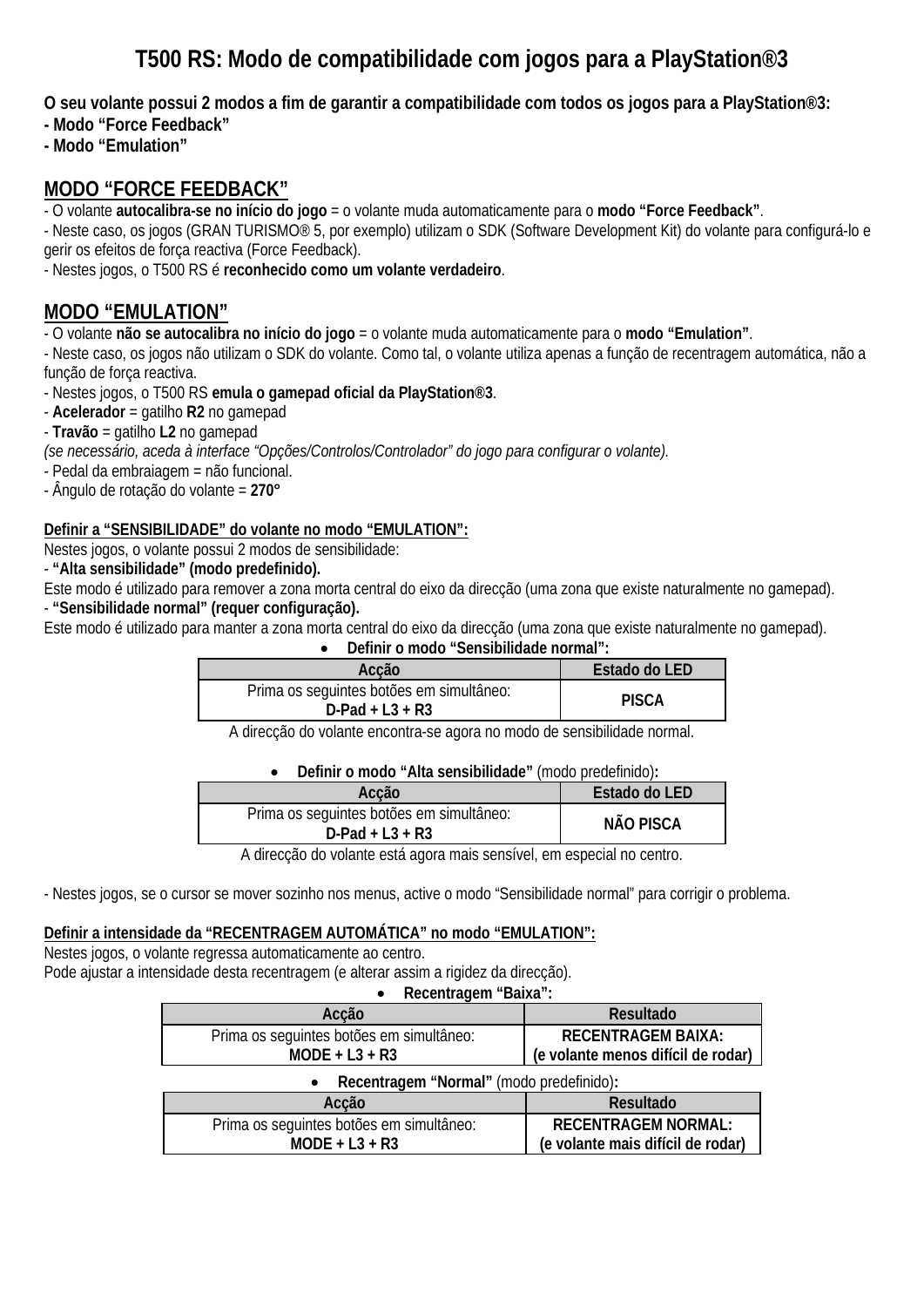# **T500 RS: режим совместимости с игровой консолью PlayStation®3**

**Данная рулевая система предлагает 2 режима работы для обеспечения совместимости со всеми играми PlayStation®3:**

**- Режим силовой обратной связи «Force Feedback»**

**- Режим эмуляции «Emulation»**

# **- РЕЖИМ СИЛОВОЙ ОБРАТНОЙ СВЯЗИ «FORCE FEEDBACK»**

- **В начале игры выполняется автокалибровка руля** = руль автоматически переключается в **режим обратной силовой связи «Force Feedback»**.

- В этом случае выполняется конфигурация рулевой системы для игры (например, GRAN TURISMO® 5) с помощью встроенного пакета разработчика SDK и осуществляется управление функциями силовой обратной связи.

- В таких играх руль T500 RS **является подлинной гоночной системой**.

### **- РЕЖИМ ЭМУЛЯЦИИ «EMULATION»**

- **В начале игры не выполняется автокалибровка руля** = руль автоматически переключается в **режим эмуляции «Emulation»**.

- В этом случае игры не используют пакет разработчика SDK системы. Как следствие, возврат руля в центральное положение осуществляется только с помощью функции автовозврата, а не силовой обратной связи.

- В таких играх руль T500 RS **имитирует официальный игровой пульт PlayStation®3**.

- **Педаль газа** = триггер **R2** на игровом пульте

- **Педаль тормоза** = триггер **L2** на игровом пульте

*(при необходимости руль можно настроить с помощью интерфейса «Options/Controls/Controller» (Параметры/Органы управления/Контроллер) игры).* 

- Педаль сцепления = нет функции.

- Угол поворота руля = **270°**

#### **Настройка чувствительности (SENSITIVITY) руля в режиме эмуляции «EMULATION»:**

В этих играх поддерживаются 2 режима чувствительности рулевого управления:

- **Высокая чувствительность (High Sensitivity), режим по умолчанию.**

Этот режим служит для устранения центральной мертвой зоны оси поворота (зона, обычно имеющая место на игровых пультах).

#### - **Нормальная чувствительность (Normal Sensitivity), требуется настройка.**

Этот режим служит для сохранения центральной мертвой зоны оси поворота (зона, обычно имеющая место на игровых пультах).

• **Настройка режима нормальной чувствительности (Normal Sensitivity):**

| Действие                                                     | Состояние<br>индикатора |
|--------------------------------------------------------------|-------------------------|
| Одновременно нажмите следующие кнопки:<br>$D$ -Pad + L3 + R3 | <b>MULAET</b>           |
| ∽                                                            |                         |

Рулевое управление настроено на нормальную чувствительность.

• **Настройка режима высокой чувствительности (High Sensitivity)**, режим по умолчанию**:** 

| Действие                                                     | Состояние        |
|--------------------------------------------------------------|------------------|
|                                                              | индикатора       |
| Одновременно нажмите следующие кнопки:<br>$D$ -Pad + L3 + R3 | <b>HE MUTAET</b> |

Теперь чувствительность рулевого управления, особенно в центре, повышена

- В таких играх в случае произвольного перемещения курсора по меню для устранения проблемы следует включить режим нормальной чувствительности.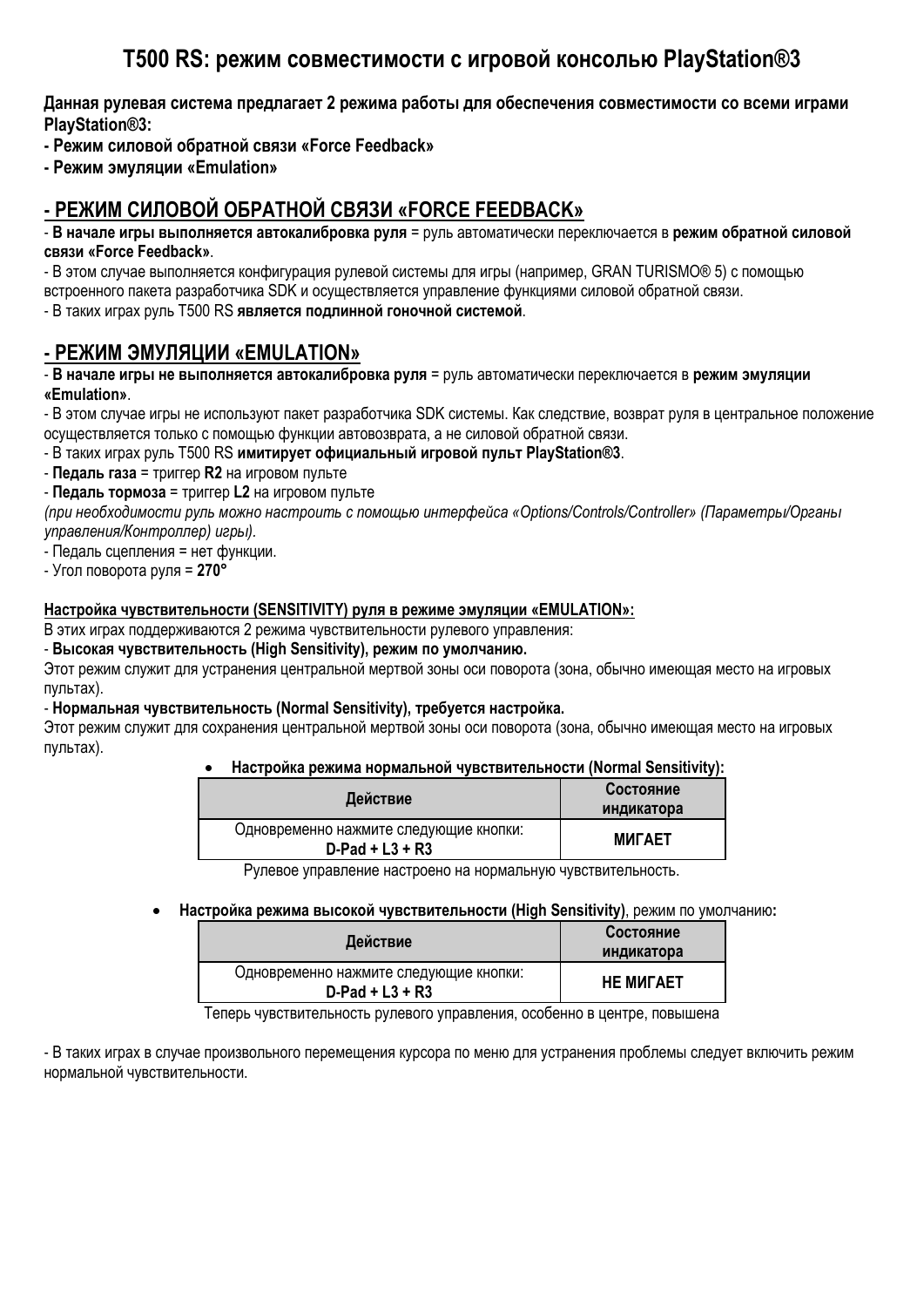#### **Настройка силы автовозврата в центр (AUTOMATIC RETURN TO CENTER) в режиме эмуляции «EMULATION»:**

В этих играх руль автоматически возвращается в центр:

Силу возврата в центральное положение (и следовательно жесткость управления) можно отрегулировать.

• **Слабый (Low) возврат в центр:**

| Действие                                                            | Результат                      |
|---------------------------------------------------------------------|--------------------------------|
| Одновременно нажмите следующие кнопки:                              | СЛАБЫЙ ВОЗВРАТ В ЦЕНТР:        |
| $MODE + L3 + R3$                                                    | (и более мягкий поворот руля)  |
| Обычный (Normal) возврат в центр (режим по умолчанию):<br>$\bullet$ |                                |
| Действие                                                            | Результат                      |
|                                                                     | ОБЫЧНОЙ СИЛЫ ВОЗВРАТ В         |
| Одновременно нажмите следующие кнопки:<br>$MODE + L3 + R3$          | <b>UEHTP:</b>                  |
|                                                                     | (и более жесткий поворот руля) |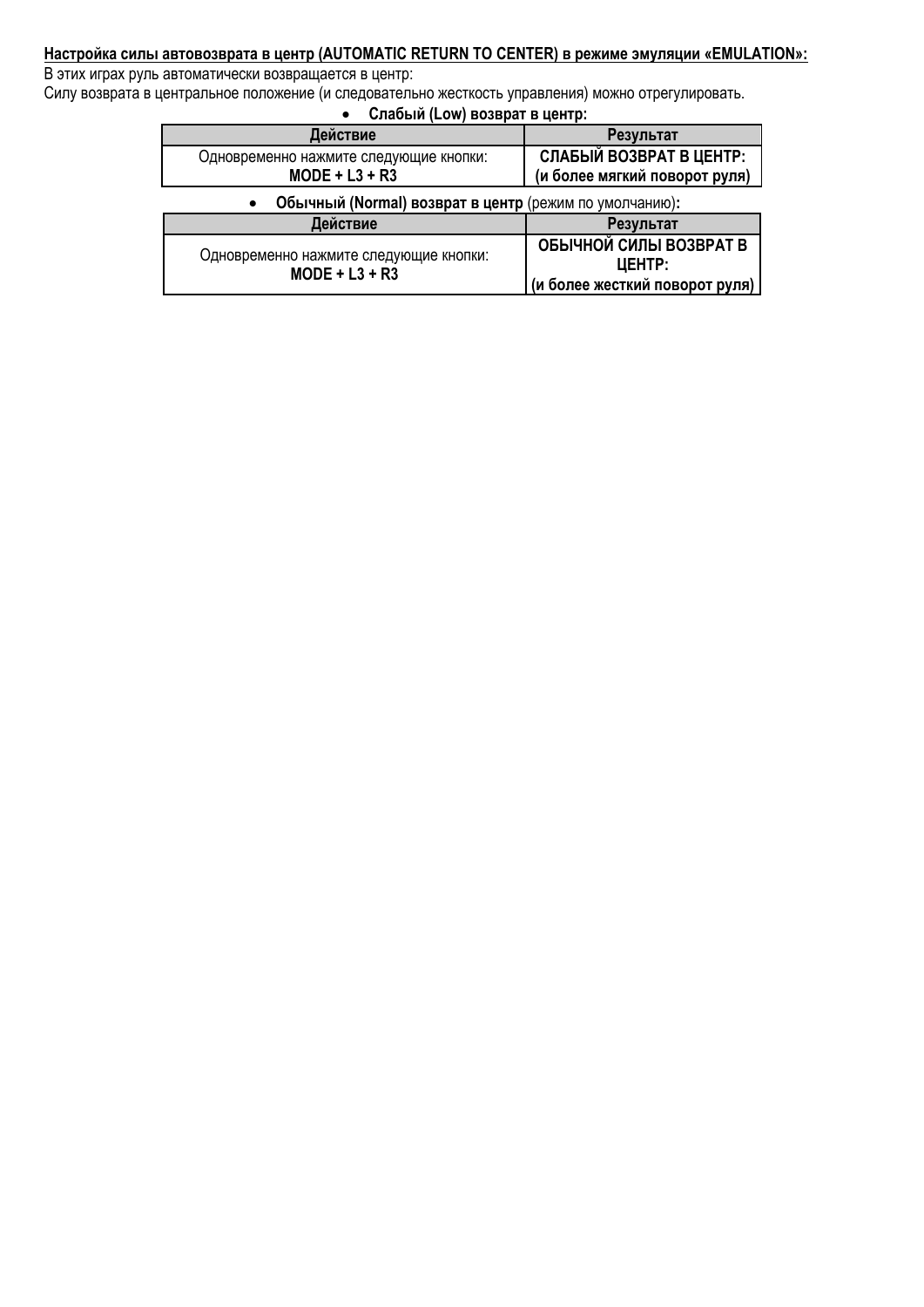# **T500 RS: Λειτουργία συμβατότητας παιχνιδιών για PlayStation®3**

Η τιμονιέρα σας διαθέτει 2 τρόπους λειτουργίας ώστε να διασφαλίσετε τη συμβατότητα με όλα τα παιχνίδια για **PlayStation®3:**

**- Λειτουργία "Force Feedback"** 

**- Λειτουργία "Emulation"** 

# **- ΛΕΙΤΟΥΡΓΙΑ "FORCE FEEDBACK"**

- Το τιμόνι **βαθμονομείται κατά την έναρξη του παιχνιδιού** = η τιμονιέρα σας αυτόματα αλλάζει σε **λειτουργία "Force Feedback".** -Σε αυτήν την περίπτωση, τα παιχνίδια (για παράδειγμα, το GRAN TURISMO® 5) χρησιμοποιεί το Κιτ Ανάπτυξης Λογισμικού (SDK) της τιμονιέρας για να διαμορφωθούν το τιμόνι και να διαχειριστούν τα εφέ της λειτουργίας Force Feedback. -Σε αυτά τα παιχνίδια, το T500 RS **αναγνωρίζεται ως πραγματική τιμονιέρα.**

# **ΛΕΙΤΟΥΡΓΙΑ "EMULATION"**

- Το τιμόνι **δεν βαθμονομείται κατά την έναρξη του παιχνιδιού** = η τιμονιέρα σας αυτόματα αλλάζει σε **λειτουργία "Emulation".**

- Σε αυτήν την περίπτωση, τα παιχνίδια δεν χρησιμοποιούν το Κιτ Ανάπτυξης Λογισμικού της τιμονιέρας. Επομένως, το τιμόνι χρησιμοποιεί μόνο την αυτόματη επιστροφή στην κεντρική λειτουργία, και όχι στη λειτουργία Force Feedback.

- Σε αυτά τα παιχνίδια, το T500 RS **συναγωνίζεται το επίσημο χειριστήριο παιχνιδιών για το PlayStation®3**.

- **Γκάζι** = σκανδάλη **R2** επάνω στο χειριστήριο του παιχνιδιού

- **Φρένο** = σκανδάλη **L2** επάνω στο χειριστήριο του παιχνιδιού

(εάν είναι απαραίτητο, αποκτήστε πρόσβαση στο περιβάλλον εργασίας του παιχνιδιού σας "Επιλογές/Χειριστήρια/Ελεγκτής" για να *διαμορφώσετε την τιμονιέρα σας).* 

- Πεντάλ συμπλέκτη = μη λειτουργικό.

- Γωνία περιστροφής τιμονιού = **270°**

### **Ρύθμιση "ΕΥΑΙΣΘΗΣΙΑ" της τιμονιέρας σε λειτουργία "EMULATION":**

Σε αυτά τα παιχνίδια, η τιμονιέρα σας διαθέτει 2 λειτουργίες ευαισθησίας:

- **"Υψηλή ευαισθησία" (προεπιλεγμένη λειτουργία).**

Αυτή η λειτουργία χρησιμοποιείται για την απομάκρυνση της κεντρικής νεκρής ζώνης του άξονα του τιμονιού (μια ζώνη που είναι φυσιολογικό να υπάρχει στο χειριστήριο του παιχνιδιού).

- **"Κανονική ευαισθησία" (απαιτείται ρύθμιση).**

Αυτή η λειτουργία χρησιμοποιείται για τη διατήρηση της κεντρικής νεκρής ζώνης του άξονα του τιμονιού (μια ζώνη που είναι φυσιολογικό να υπάρχει στο χειριστήριο του παιχνιδιού).

• Ρύθμιση λειτουργίας "Κανονική ευαισθησία":

| Ενέργεια                                                                  | Κατάσταση οθόνης<br>-ED |
|---------------------------------------------------------------------------|-------------------------|
| Πατήστε ταυτόχρονα τα ακόλουθα κουμπιά:<br>Σταυρός κατευθύνσεων + L3 + R3 | <b>ΑΝΑΒΟΣΒΗΝΕΙ</b>      |
|                                                                           |                         |

Τώρα η τιμονιέρα σας βρίσκεται τώρα σε κανονική ευαισθησία

### • Ρύθμιση λειτουργίας "Υψηλή ευαισθησία" (προεπιλεγμένη λειτουργία):

| Ενέργεια                                                                  | Κατάσταση οθόνης<br>I ED |
|---------------------------------------------------------------------------|--------------------------|
| Πατήστε ταυτόχρονα τα ακόλουθα κουμπιά:<br>Σταυρός κατευθύνσεων + L3 + R3 | ΔΕΝ ΑΝΑΒΟΣΒΗΝΕΙ          |

Τώρα η τιμονιέρα σας είναι πιο ευαίσθητη, ειδικά στο κέντρο

-Σε αυτά τα παιχνίδια, εάν ο κέρσορας κινηθεί μόνος του στα μενού, ενεργοποιείται η λειτουργία "Κανονική ευαισθησία" για να λύσει αυτό το πρόβλημα.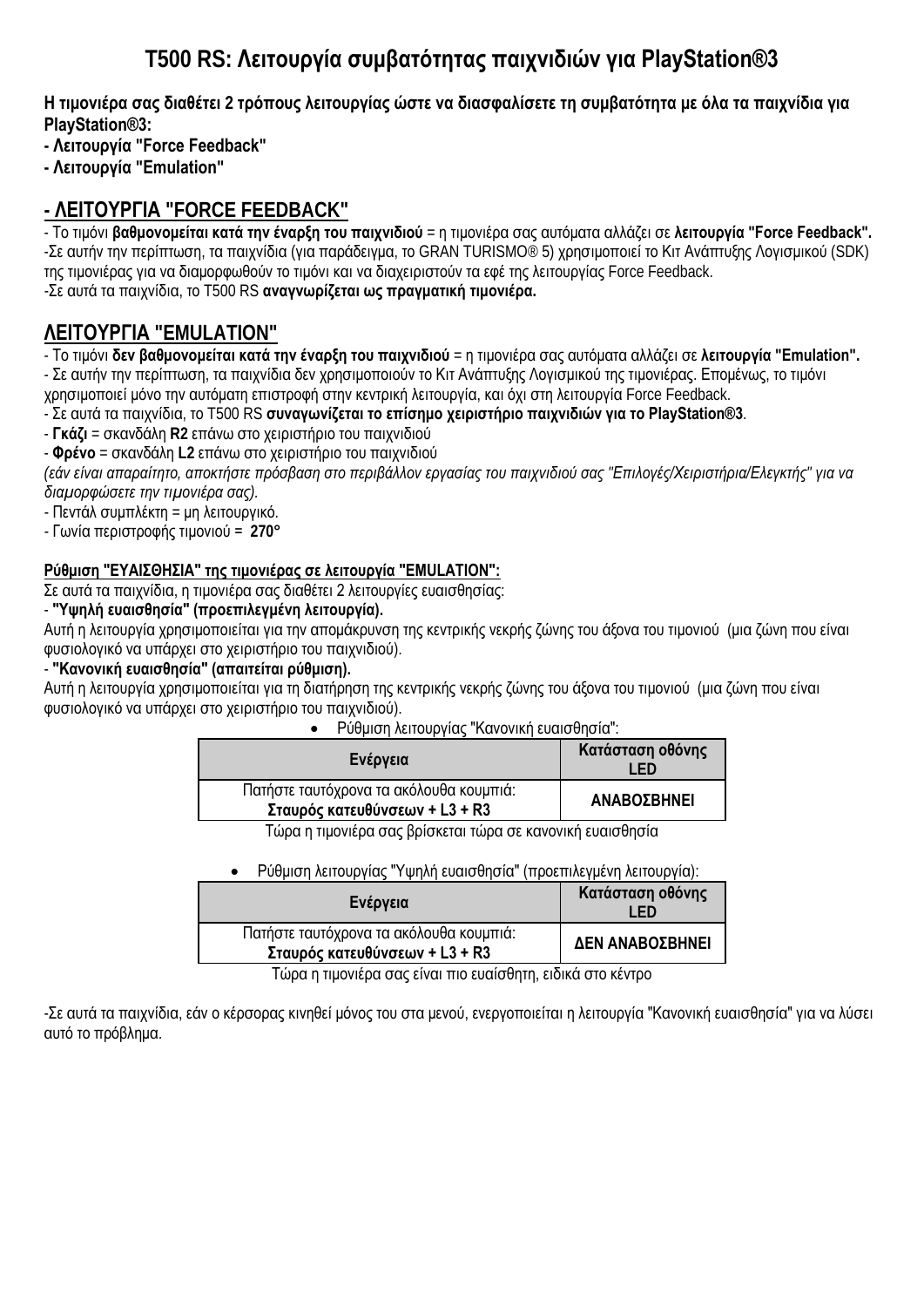### **Ρύθμιση βαθμού έντασης της "ΑΥΤΟΜΑΤΗΣ ΕΠΙΣΤΡΟΦΗΣ ΠΡΟΣ ΤΟ ΚΕΝΤΡΟ" σε λειτουργία "EMULATION":**

Σε αυτά τα παιχνίδια, το τιμόνι σας επιστρέφει αυτόματα στο κέντρο.

Μπορείτε να ρυθμίσετε τον βαθμό έντασης αυτής της επιστροφής προς την κεντρική θέση (και, επομένως, να τροποποιήσετε την ακαμψία του τιμονιού).

• "Χαμηλή" Επιστροφή προς την κεντρική θέση:

| Ενέργεια                                                                | Αποτέλεσμα                                                                                                  |
|-------------------------------------------------------------------------|-------------------------------------------------------------------------------------------------------------|
| Πατήστε ταυτόχρονα τα ακόλουθα κουμπιά:<br><b>ΛΕΙΤΟΥΡΓΙΑ + L3 + R3</b>  | ΧΑΜΗΛΗ ΕΠΙΣΤΡΟΦΗ ΠΡΟΣ ΤΗΝ<br>ΚΕΝΤΡΙΚΗ ΘΕΣΗ:<br>(και το τιμόνι είναι λιγότερο<br>σκληρό κατά την επιστροφή)  |
| "Κανονική" Επιστροφή προς την κεντρική θέση (προεπιλεγμένη λειτουργία): |                                                                                                             |
| Ενέργεια                                                                | Αποτέλεσμα                                                                                                  |
| Πατήστε ταυτόχρονα τα ακόλουθα κουμπιά:<br><b>ΛΕΙΤΟΥΡΓΙΑ + L3 + R3</b>  | ΚΑΝΟΝΙΚΗ ΕΠΙΣΤΡΟΦΗ ΠΡΟΣ<br><b>ΤΗΝ ΚΕΝΤΡΙΚΗ ΘΕΣΗ:</b><br>(και το τιμόνι είναι σκληρότερο<br>κατά την στροφή) |